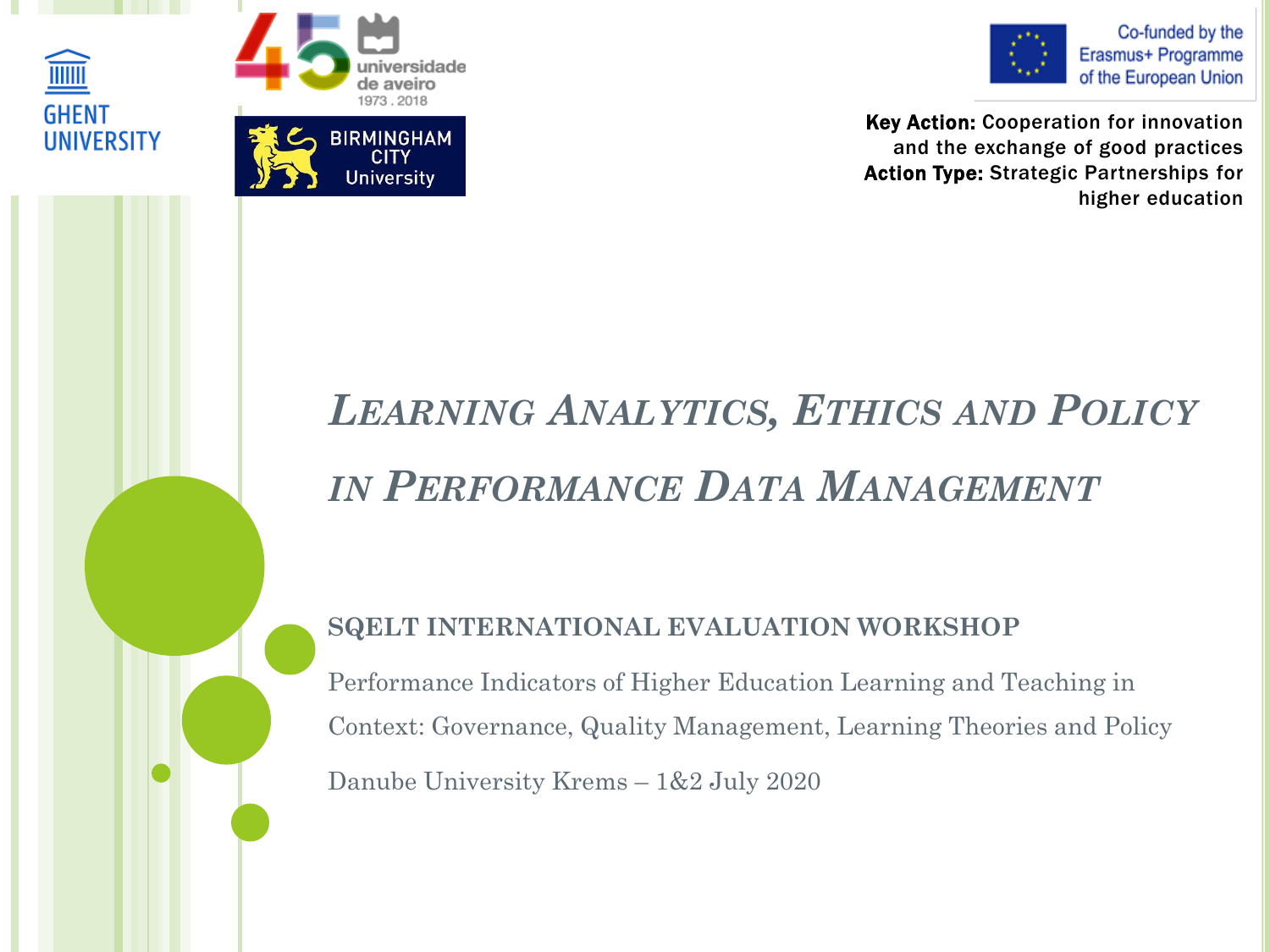



### AGENDA

- Introduction the SQELT team experience
- o Over to You:
	- What does Learning Analytics mean to you?
	- How does Learning Analytics inform internal quality assurance?
	- What ethical issues are there in learning analytics?
	- Can you do a SWOT analysis for your own institution?
- **o** Questions/Discussion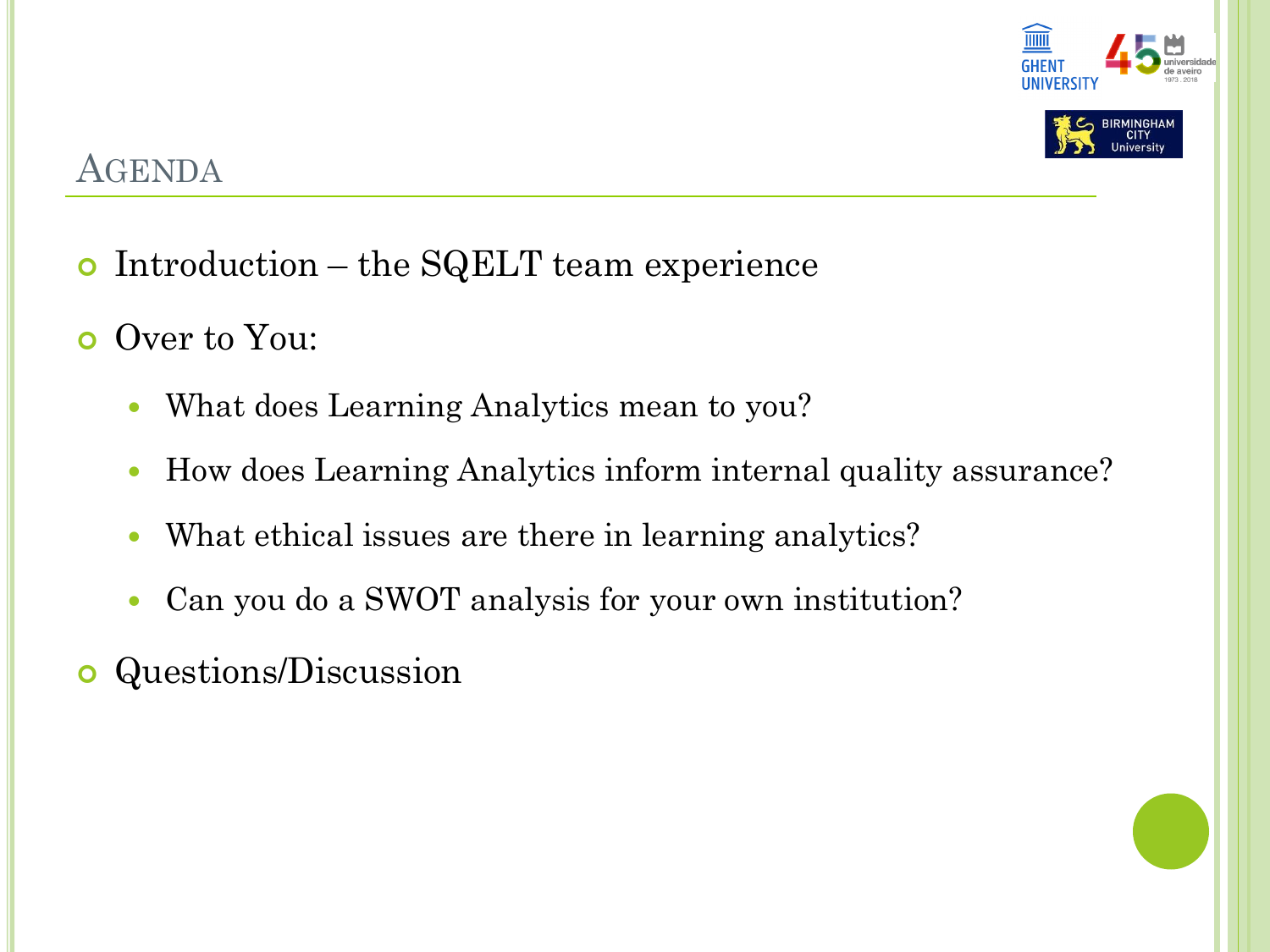

### INTRODUCTION

 *'Learning Analytics is the measurement, collection, analysis and reporting of data about learners and their contexts, for purposes of understanding and optimizing learning and the environment in which it occurs' (Siemens 2011a; HEC 2016, 4)*

 *Learning Analytics is 'the process of using living data collected to predict student success, promote intervention or support based on those predictions, and monitor the influence of that action.' (Zilvinskis et al., 2017: 10)*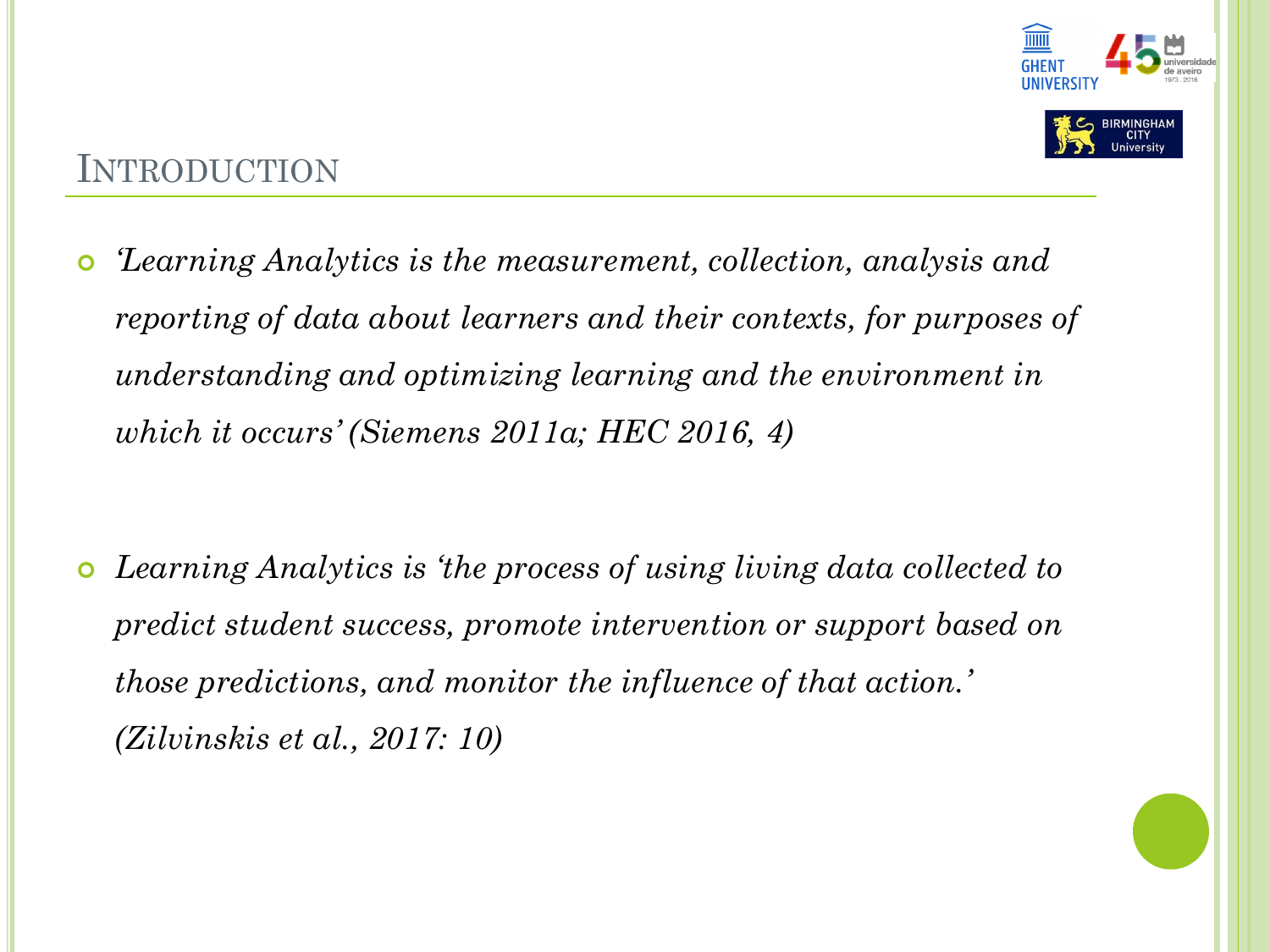



## INTRODUCTION

## **DATA** (Zilvinskis et al., 2017; HEC, 2016)



**TRADITIONAL** (e.g. students' records, answers to different types of surveys, staff data, financial data or estates data)



From **TRANSACTIONAL SYSTEMS** (e.g. learning management systems, online course platforms, social networks, e-books or online journals downloads or log-ins to the virtual learning environments)

- But… **data in itself is not decision making**.
- So, and despite **technology** being a **key factor in LA**, **human factors** are still **paramount** to its successful implementation and long-term use.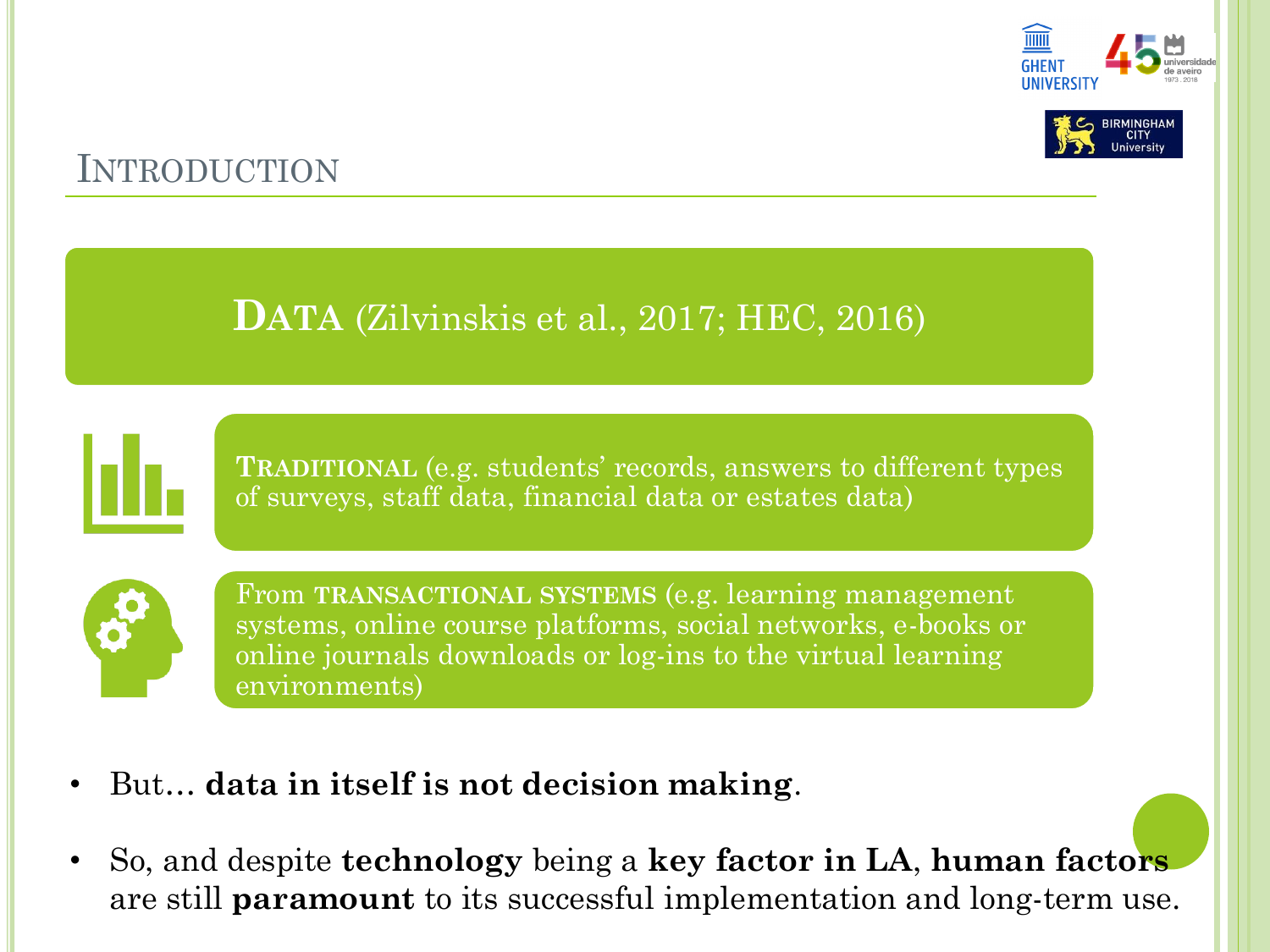



# **INTRODUCTION**

- Data collection and analysis
	- Focus groups with different stakeholders (students; teaching staff; quality management staff; and leadership)
	- Stakeholders perceptions about learning analytics in their institution:
		- Is learning analytics put into practice at the HEI?
		- Functions of Learning Analytics (including ethical issues)
		- Learning analytics SWOT analysis
	- Content analysis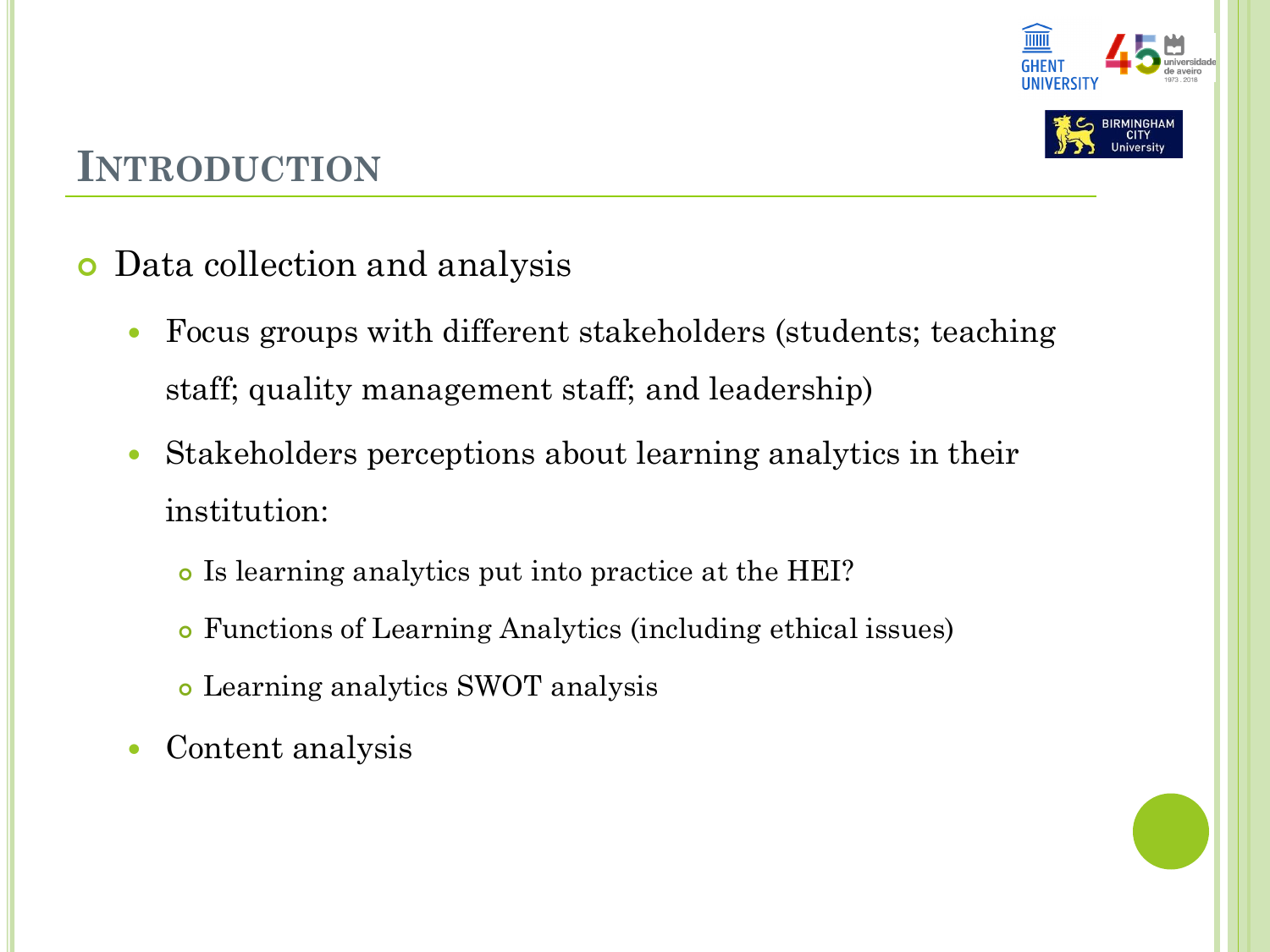



# PERSPECTIVES OF AVEIRO, BCU AND GHENT

- o Aveiro
- o BCU
- **o** Ghent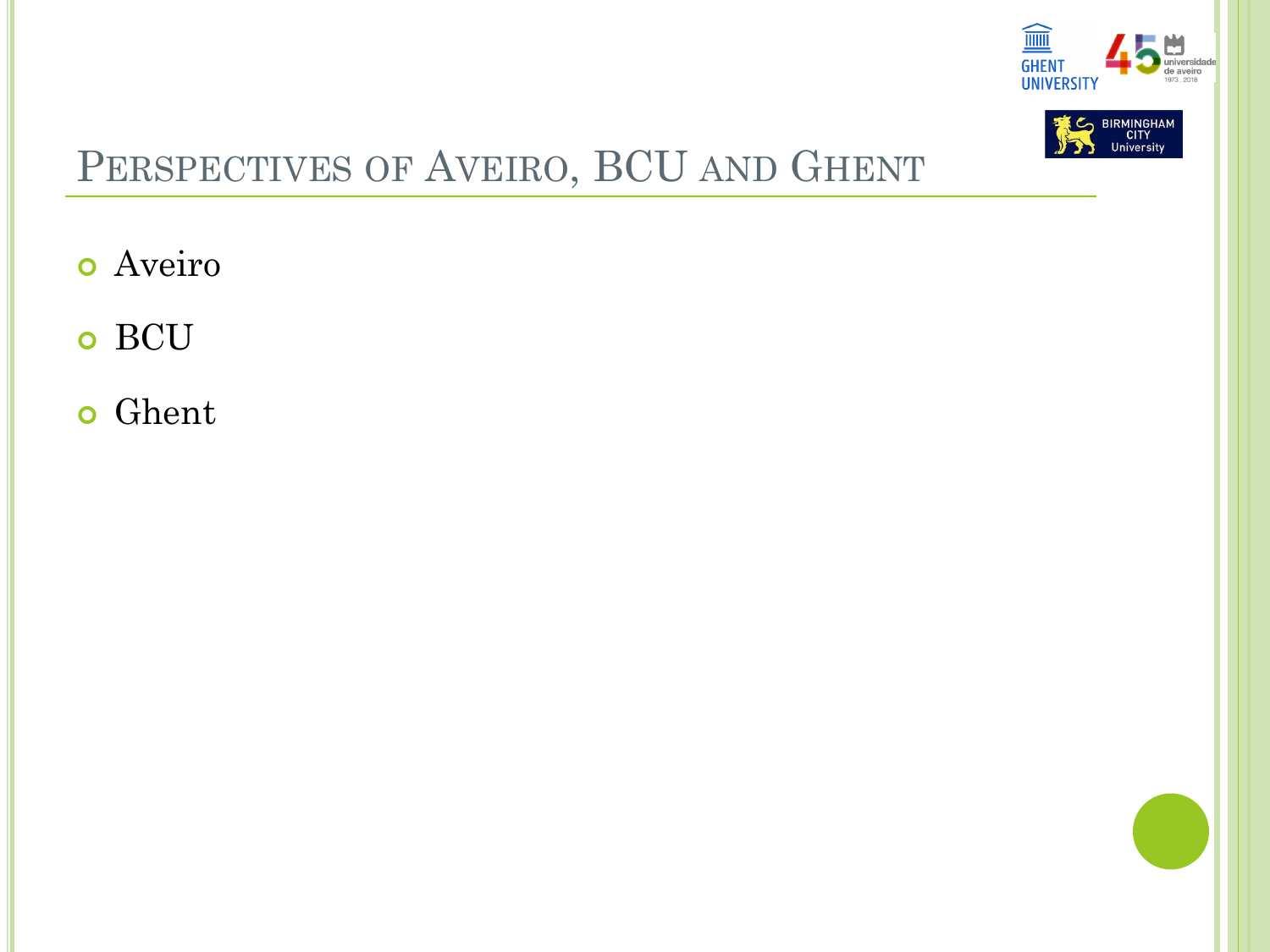



## **UNIVERSITY OF AVEIRO**

#### **Strengths**

- Relevant LA processes are in place and allow identifying students' academic path, helping to prevent failures
- All existent L&T quality monitoring mechanisms are useful to support and legitimise decision-making
- The SubGQ UC allows to establish profiles of courses and teachers
- The actors' role when holding decision making responsibilities

#### **Weaknesses**

Students' participation is still rather low and they do not fully experience the practical consequences of LA Deficient perception of the relevance of data collection and analysis for managing the university Deficit of integration of information and data platforms and processes into the actual L&T work processes Still difficult to implement a fully-fledged LA approach: not enough data collected regarding students emotional dimensions nor graduates' success Just collecting data and information per se is not enough for improvement to happen

#### **Opportunities**

Communication to students and teachers about LA importance and its results should be emphasized

- Performance deficits and best practices can be used as inputs for self-improvement
- Existent mechanisms in the university to monitor L&T are an opportunity for its quality improvement
- LA provides the possibility of knowing in real time the student's academic path, being able to positively constrain their future path in order to promote academic success

#### **Threats**

- Great amount of data collected on all university actors might be too intrusive, although perceived as very useful in many ways
- Excessive control of the life and academic path of each individual student might be possibly unethical When data says "we are good", the risk is that we stop trying to get better
- Danger of overemphasising data and information and take them as the only measure of L&T quality Danger to resort to the data and information which are easier to collect and analyse, irrespective of its relevance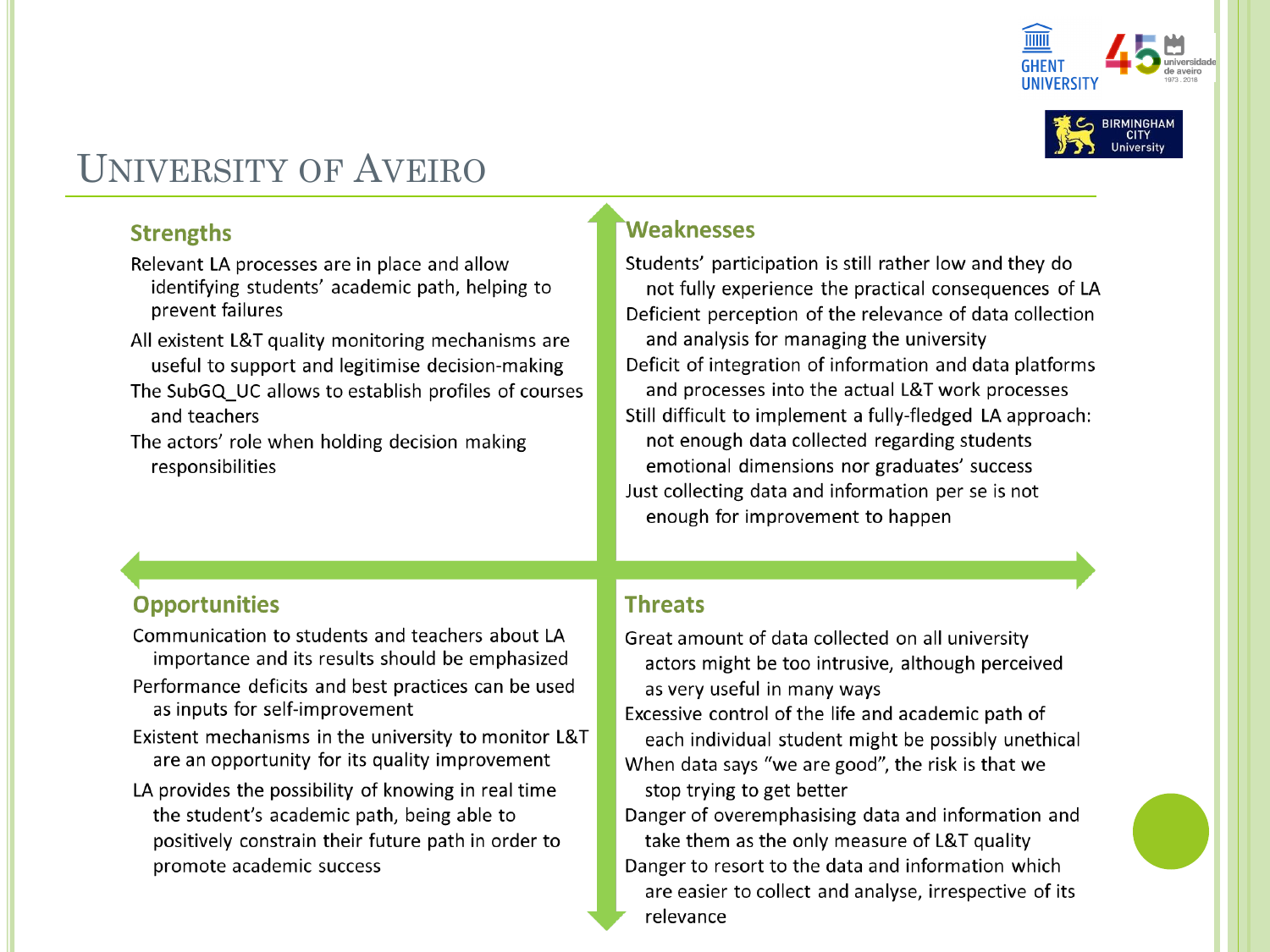



## BIRMINGHAM CITY UNIVERSITY

| <b>Strengths</b>                                                                                            | <b>Weaknesses</b>                                                                                  |
|-------------------------------------------------------------------------------------------------------------|----------------------------------------------------------------------------------------------------|
| Mature system of data collection                                                                            | No shared institutional understanding<br>of the purpose of collecting data                         |
| Existing data collection can be mapped<br>across and form the basis of<br>performance indicator development | Little joined-up working within the<br>institution                                                 |
| Recognition that all staff need to be<br>able to access data to inform personal                             | Existing data collection fails to<br>adequately address current needs                              |
| and institutional progress<br>Willingness to build systems that work                                        | Relevant data is not available to all<br>stakeholders                                              |
| for all staff                                                                                               | Diversity of the institution lends itself to                                                       |
| Recognition of the importance of data<br>analysis/ development of performance<br>indicators                 | 'silo' working                                                                                     |
| <b>Opportunities</b>                                                                                        | <b>Threats</b>                                                                                     |
| An opportunity to improve the situation:<br>to start from scratch if necessary                              | Development of performance indicators<br>that do not reflect the reality of the                    |
| To harness existing functions to                                                                            | institution                                                                                        |
| support the development of a new<br>system                                                                  | Excessive reliance on the collection of<br>data: less reliance on interpretation                   |
| To ensure that the right data is getting<br>to the right people                                             | Policy changes relating to current<br>debates in UK HE: i.e. student fees,<br>value for money etc. |
|                                                                                                             | Partnership working/collaboration in the<br>wake of Brexit                                         |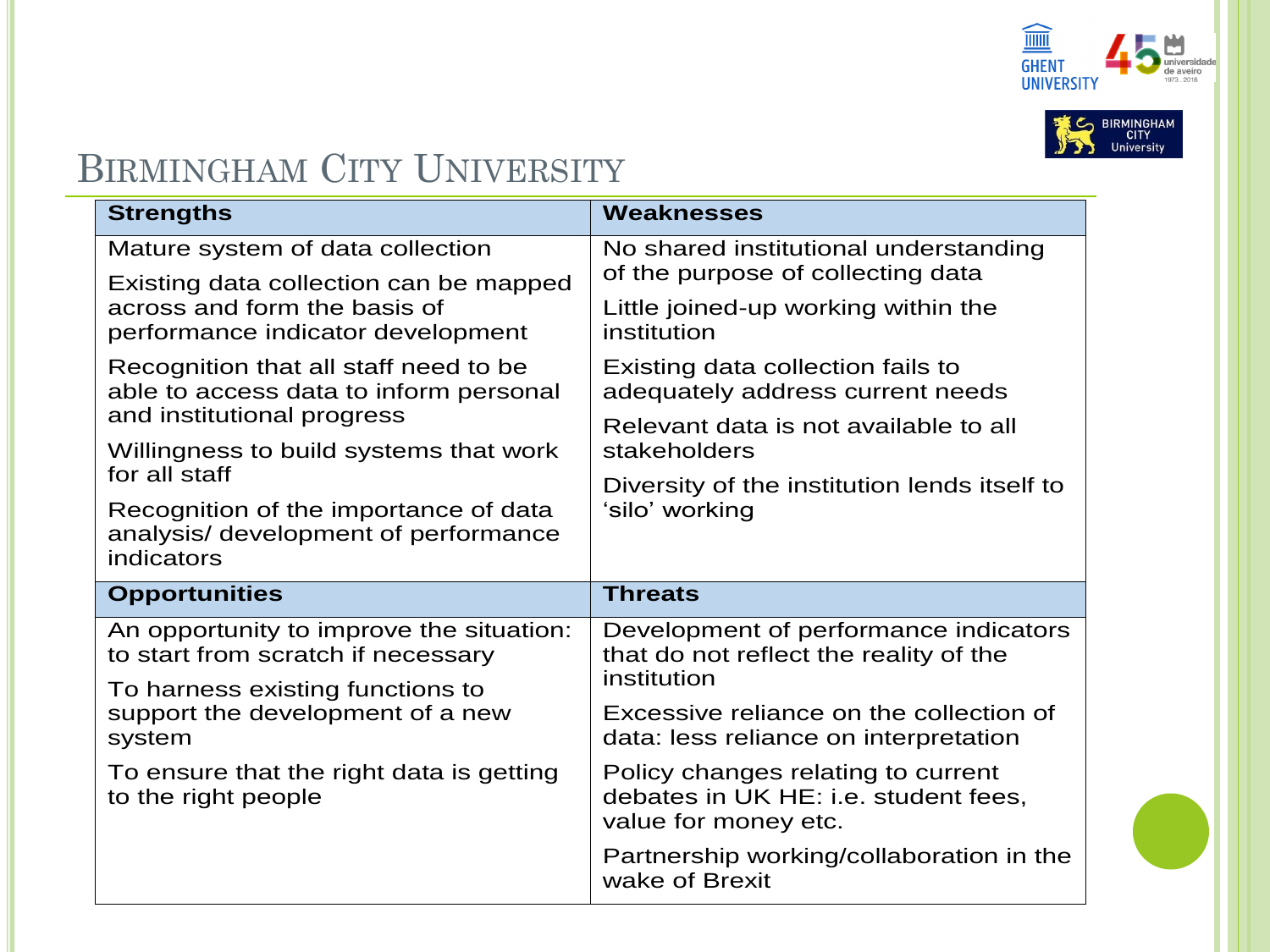



# GHENT UNIVERSITY

| <b>Strengths</b>                                                                                                                  | Weaknesses                                                                          |
|-----------------------------------------------------------------------------------------------------------------------------------|-------------------------------------------------------------------------------------|
| UGent's Business Intelligence platform (UGI) provides data on a                                                                   | An institution-wide vision on the use of LA is still lacking and                    |
| wide range of elements in the educational process                                                                                 | needs to be developed                                                               |
|                                                                                                                                   |                                                                                     |
| Relevant data are easily available to stakeholders, esp. decision                                                                 | An overload of data can be counterproductive in use                                 |
| makers                                                                                                                            |                                                                                     |
|                                                                                                                                   |                                                                                     |
| The (new) Learning Management System (D2L) allows                                                                                 | Interpretation can be divergent and data can be treated                             |
| monitoring of all phases in the learning process                                                                                  | inaccurately by non-informed users                                                  |
|                                                                                                                                   |                                                                                     |
| Active engagement by stakeholders on different levels:                                                                            | Data used for study counselling should be handled with great                        |
| nationwide by Royal Flemish Academy, at the institution by                                                                        | care                                                                                |
| (groups of) teachers and the student representatives                                                                              |                                                                                     |
|                                                                                                                                   |                                                                                     |
| Certain innovation projects using LA lead to in-house expertise                                                                   | Access control of the data can be optimized                                         |
| <b>Opportunities</b>                                                                                                              | <b>Threats</b>                                                                      |
|                                                                                                                                   |                                                                                     |
|                                                                                                                                   |                                                                                     |
| Cooperation and exchange of experiences between institutions                                                                      | Continuous attention to data protection, privacy and ethics is                      |
| should continue (first step: Academy's position) and may lead to                                                                  | needed to avoid abuse. Codes will need to be developed.                             |
| engagements and a leading framework                                                                                               |                                                                                     |
|                                                                                                                                   |                                                                                     |
| Research on LA is paramount and first steps are taken in                                                                          | Control and ownership of data must be clearly defined; in a large                   |
| several departments                                                                                                               | institution, responsibilities (ICT and other) aren't always clear<br>and delineated |
|                                                                                                                                   |                                                                                     |
| A workgroup on LA, installed by the Educational Council (June                                                                     | If the privacy issue isn't clearly defined, students' confidence is<br>at stake     |
| 2019), consisting of a wide representation of stakeholders, will<br>map the current situation and prepare for an institution-wide |                                                                                     |
| vision and policy                                                                                                                 |                                                                                     |
|                                                                                                                                   |                                                                                     |
| Training of the users can avoid misreading and ill-treatment of                                                                   | Management of data is crucial and it's hard to control destruction                  |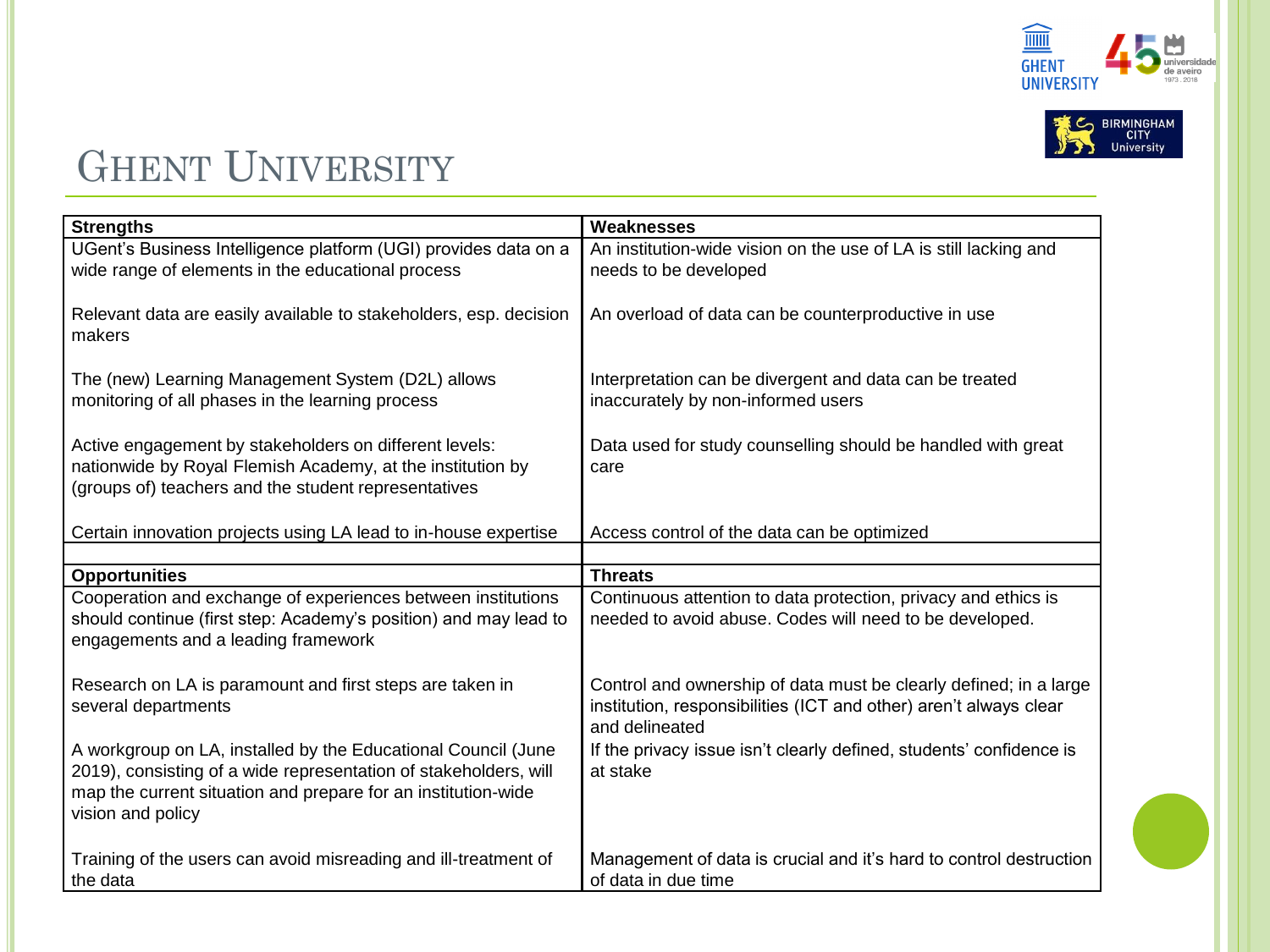



### CHALLENGES IN LEARNING ANALYTICS

- The Royal Flemish Academy in Belgium for Science and Arts **position about "Learning Analytics"** in the Flemish higher education system
	- 16 Recommendations
	- Research and interdisciplinary cooperation is needed; there's LA on small and big data
	- HEIs should have ownership and control of the data, keep record of all data (flows)
	- HEIs should have a LA policy and a strategy and support the users
	- Cooperation between HEI's can be useful and fruitful.
	- All institutional stakeholders should be involved (e.g. student counsellors and students)
	- Users should have the necessary competencies
	- Data protection and privacy is paramount. Data protection officers, ethical committees should be involved from the start and a code of conduct could best be developed in alignment with all Flemish HEI's.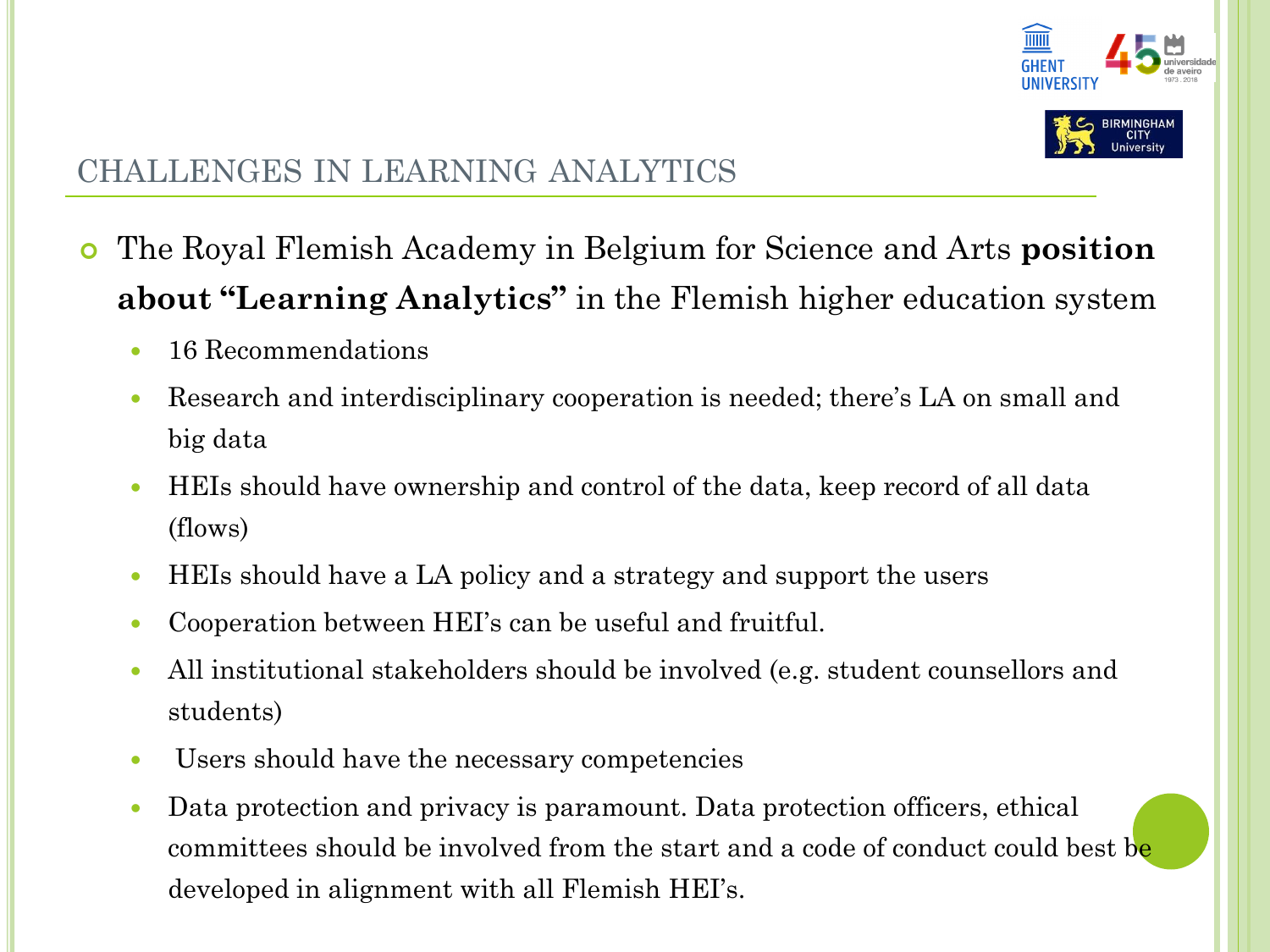



### CHALLENGES IN LEARNING ANALYTICS

The **DELICATE checklist** to implement **trusted learning analytics**

- **D – Determination – why you want to apply learning analytics?**
- **E – Explain – Be open about your intentions and objectives**
- **L – Legitimate – Why you are allowed to have data?**
- **I – Involve – Involve all stakeholders and the data subjects**
- **C – Consent – Make a contract with the data subjects**
- **A – Anonymise – Make the individual not retrievable**
- **T – Technical – Procedures to guarantee privacy**
- **E – External – If you work with external providers**

**Drachsler & Greller (2016)**

**LACE project**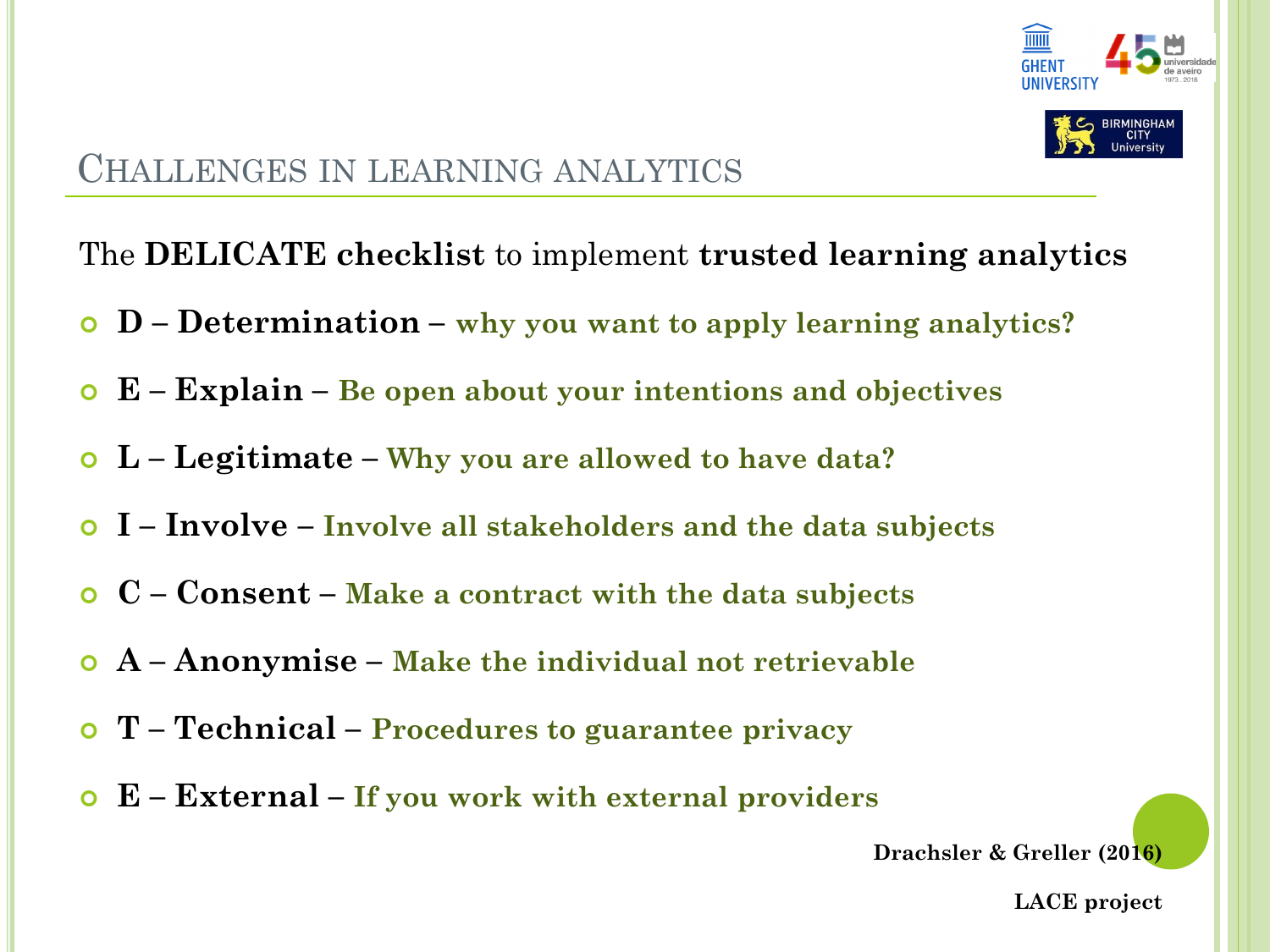



# OVER TO YOU!

- We want to hear from you
- Three key questions:
	- What does learning analytics mean to you and your institution?
	- How do learning analytics inform quality assurance?
	- What ethical issues are there in learning analytics?
- Do a SWOT analysis of your own institution. What do institutions share? What is different?